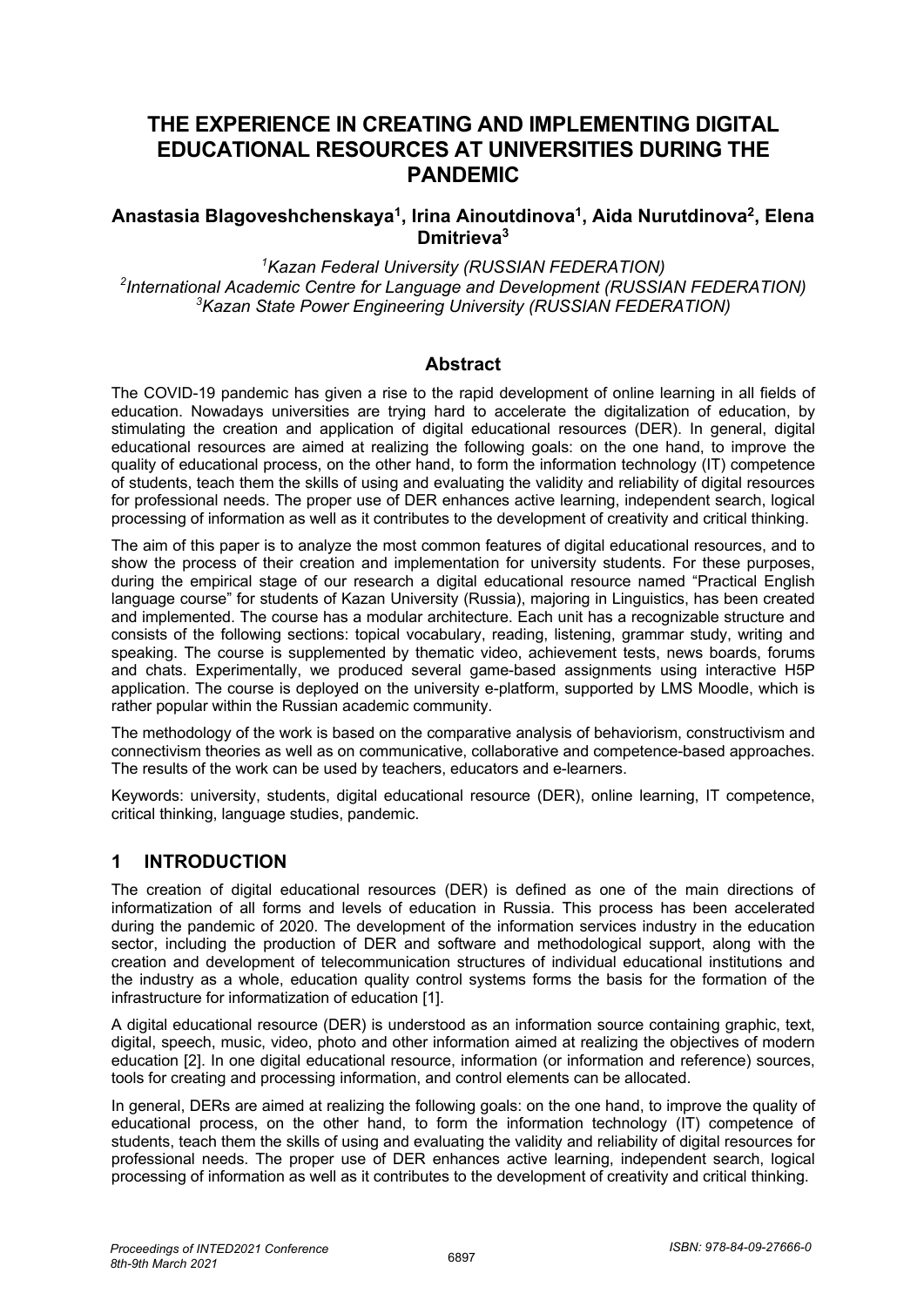Among the main affordances of DER we can name interactivity, adaptivity, feedback and choice [3]. As for interactivity, the technology systematically responds to actions of the learner. For instance, some serious games immerse learners in virtual works through role-playing and interaction with a gaming community. Reading a book, listening to an audiotape, and viewing a film are not interactive technologies because these do not present new information in response to the actions of the learner.

Speaking about adaptivity, we should note that technology presents information that is contingent on the behavior, knowledge, and characteristics of the learner. A technology can be interactive but not adaptive, as in a game that offers the users choices but does not alter the options in response to the users' choices or actions. Conversely, intelligent adaptive learning programs are designed to be adaptive and interactive, so that when learners use the software, it assesses and may respond selectively to every task-related action on the part of the learner, including giving right and wrong answers, length of time taken in making decisions, and the learner's individual decision-making strategies.

The technology gives feedback to the learner on the quality of the learner's performance, sometimes including how the quality could be improved. The feedback can range from a short message that a learner's input or response was correct or incorrect to an explanation of why the input was correct or incorrect. Task-relevant feedback can range from responses to short-term events that last a few seconds to long-term performance extending over a school semester.

The technology gives students options for what to learn and how to learn so they can regulate their own learning. For example, choice is low for an instruction-oriented technology that pushes an agenda with few options for learner exploration. Choice is high, for instance, when students explore the Internet to find answers to their personal questions.

The aim of this paper is to analyze the most common features of digital educational resources, and to show the process of their creation and implementation for university students. For these purposes, during the empirical stage of our research a DER named "Practical English language course" for students of Kazan University (Russia), majoring in Linguistics, has been created and implemented.

## **2 METHODOLOGY**

The methodology of the work is based on a comparative analysis of such theories as constructivism (L.S. Vygotsky, J. Dewey, J.S. Bruner, B. Bloom, etc) [4; 5], behaviorism (J.B. Watson, B.F. Skinner, E.L. Thorndike, I. Pavlov, etc) [6], and connectivism (G. Siemens, S. Downes, R. Kop) [7; 8] as well as on communicative, collaborative and competence-based approaches by Western and Russian scholars [5; 6; 7; 8]. Connectivism is a kind of learning theory that was created by George Siemens. It can also be understood as educational theory or view or global strategy. Connectivism was a core principle used for designing the first MOOCs (unlike the "modern" versions that come out of elite universities and rather represent in our opinion a propaganda purpose). G. Siemens proposes connectivism as a learning theory for the digital age, a successor to behaviorism, cognitivism and constructivism [8].

During the empirical stage of the research a DER named "Practical English language course" for students of Kazan University (Russia), majoring in Linguistics, has been created and implemented. The course has a modular architecture. Each unit has a recognizable structure and consists of the following sections: topical vocabulary, reading, listening, grammar study, writing and speaking. The course is supplemented by thematic video, achievement tests, news boards, forums and chats. Experimentally, we produced several game-based assignments using interactive H5P application. The course is deployed on the university e-platform, supported by LMS Moodle, which is rather popular within the Russian academic community.

## **3 RESULTS**

The main result of the study is the design and implementation of the course "Practical English language course", intended for the third-year students, majoring in Linguistics on specialties "Translation and translation studies", "Theory and methodology of teaching foreign languages and cultures".

The students who have mastered the course must have the following competencies: the ability to freely express their thoughts, adequately using a variety of linguistic means in order to highlight relevant information; the ability to use etiquette formulas in oral and written communication; the ability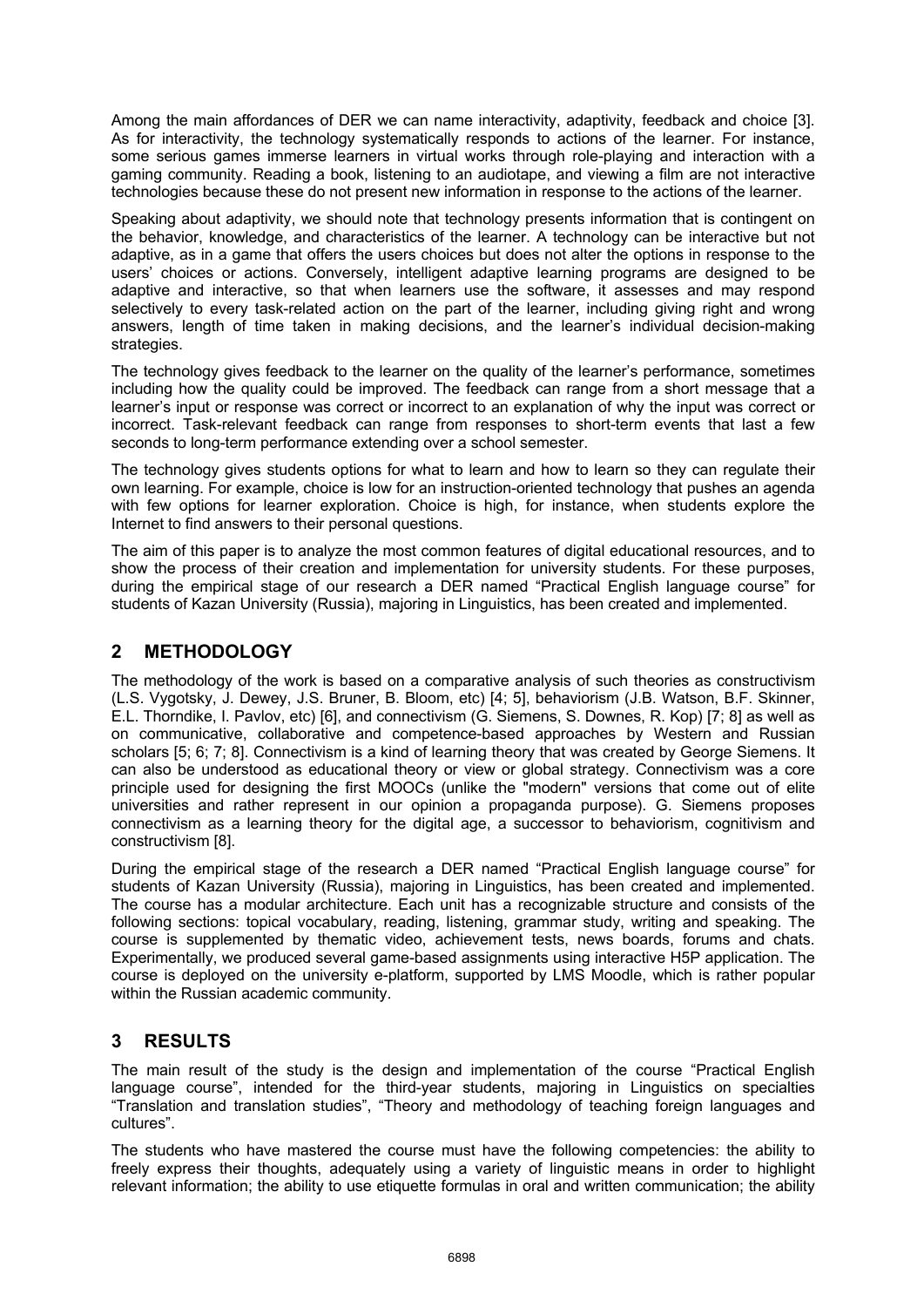to understand the social significance of their future profession, to possess high motivation to perform professional activities.

The students must know spelling, pronunciation, lexical and grammatical norms of the English language within the requirements of the program.

They should be able to:

- present material orally in accordance with the communication situation, correctly using the studied speech forms;
- conduct a conversation in a given communicative sphere and communication situations, solving certain communicative tasks;
- understand by ear texts that reflect colloquial, everyday-colloquial and journalistic styles of speech;
- write correctly, observing the rules of punctuation, within the limits of the lexical minimum provided for by the program, various types of dictations and presentations.

The students must have the ability to use:

- monologic and dialogical speech in situations of official and colloquial communication within the studied language material;
- different types of reading (comprehensive, scanning, skimming);
- productive written speech (official and colloquial) within the studied language material;
- skills of correct spelling within the lexical minimum provided by the program.

Finally, they must demonstrate the ability and willingness to apply the acquired knowledge and skills in practice.

The course has a modular architecture. Each unit consists of the following sections: topical vocabulary, reading, listening, grammar study, writing and speaking. The course is supplemented by thematic video, achievement tests, news boards, forums and chats.

To implement the tasks successfully, it is necessary to consider 3 aspects of preparation and work with material: work with lexical material, work with grammar material and work with textual reading material. When working with lexical material, as well as when translating textual material, the students should pay attention to the polysemy of lexical units of the English language; therefore, when working with a dictionary, it is important from a set of meanings choose the one that corresponds to the specific context in which the given word occurs.

Before doing grammar exercises aimed at practicing a certain grammatical phenomenon, they need to refer to the required rule.

The translation of the text begins with the title. Translate the title and try to guess the content of the text. When starting to translate individual sentences of a text, make sure you understand their grammatical structure. Assessment of student work is carried out based on the degree of his or her preparation.

When preparing for the test, you need to refer to the previously studied material. To master the spelling form of a word, it is recommended to write it many times with the subsequent self-verification with the help of self-dictating. To achieve strong memorization, it is necessary from time to time to return to the words studied and repeat them yourself. Revising grammar material, you must refer to the appropriate rule, and then practice using it yourself.

The DER "Practical English language course" involves the following themes:

- 1 Bringing up children
- 2 Painting
- 3 Talking about people
- 4 Feelings and emotions
- 5 Man and nature

Let us consider Unit 1 "Bringing up children" as an example.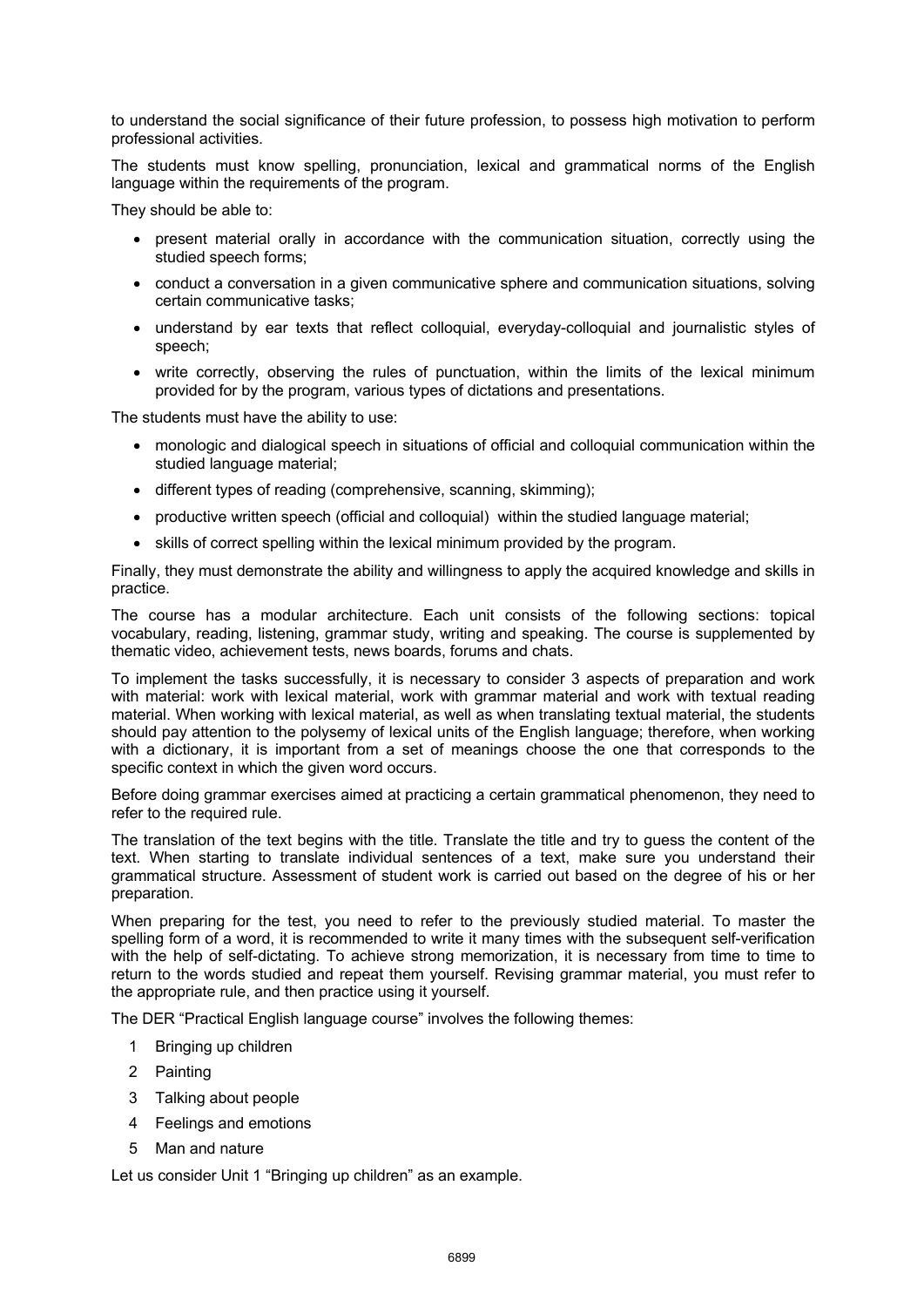It starts with Topical vocabulary which concerns relations and upbringing, such as Children's reaction: to live up to somebody's expectation, to do something on purpose, to have admonitions and warnings, to be encouraged to ask questions, to be curious and inquisitive, to learn by imitation, to feel part of the family, to hate questions which try to trap, to be pushed into making up lies, to choose between telling a lie or giving embarrassing answers, to appreciate something, to become a nuisance (resentful, spiritless, delinquent).

Having studied Topical vocabulary, the students are supposed to implement vocabulary tasks: filling the gaps, matching the words with their translations, finding the words with the opposite meaning.

Then, the students have to read and translate the text "Parents are Too Permissive with Their Children Nowadays" [9]. After reading, they are to answer the following questions on the text, record their answers and attach the audio file:

- 1 What are modern psychological ideas in the field of bringing up children? Why do you think the author of the text rejects them?
- 2 What's your attitude towards "good old-fashioned spanking" and physical punishment in general?
- 3 Two extremes discussed in the text do not seem to produce good effect. What do you think is important in order to have normal relations between parents and children? Is tolerance necessary?

In Listening task the students listen to the recording "The role of nature versus nurture" and do the test (tick the phrases they hear, choose the correct answer, fill the gaps).

In Grammar task they study Verb patterns and do the test choosing the right verb forms.

Next task – Watching a video "Generation Gap" and doing some tasks (answering the questions, matching the sentences with the speakers, discussing the topics with the groupmates).

Before doing Writing task, the students must read the summary "Should your child learn a musical instrument?" and think of points 'for' and 'against' the following statement: Children should start school younger than they do now. The task is to write a summary (200-220 words) of their opinion about the issue.

Finally, they have to do a Test on the vocabulary and grammar studied in Unit 1. A forum and a list of literature to the unit come at the end of the section. Other units have similar structure. There are also Achievement Tests and Final Test.

As we have seen, the structure of the course is quite easy to understand. Following the instructions, students can implement all the tasks individually in the class or at home and the system checks and evaluates them online. If the task is done incorrectly, the student can implement it again. The number of attempts is set by the teacher. The teacher can also see a list of students' results and evaluate their work on the course.

The students of Kazan University have been successfully studying the DER for 4 months. Among the advantages of the course, they highlighted such benefits as easy access to learning, ability to selfmodify course materials, building individual educational trajectories, multidisciplinary character of the educational content, and habitual Internet environment. Thus, the proper use of DER enhances active learning, independent search, logical processing of information as well as it contributes to the development of creativity and critical thinking [10; 11].

## **4 DISCUSSIONS**

Considering the creation of DER, we should mention constructivism, which is a theory about how people learn. This theory suggests that people create their own understanding and knowledge of the world through experiences and reflection on those experiences. It is necessary to suggest that when students encounter something new, they have to integrate it with previous ideas and experiences by connecting the new knowledge to something already known. It may mean the students are studying something completely new and different. Sometimes it will result in the student rejecting the ideas completely. Above all, the theory assumes that we are active creators of our own knowledge requiring students to ask questions, explore, and assess what is known or learned. Students are therefore creating their own understanding and knowledge of the world through their study choices [12].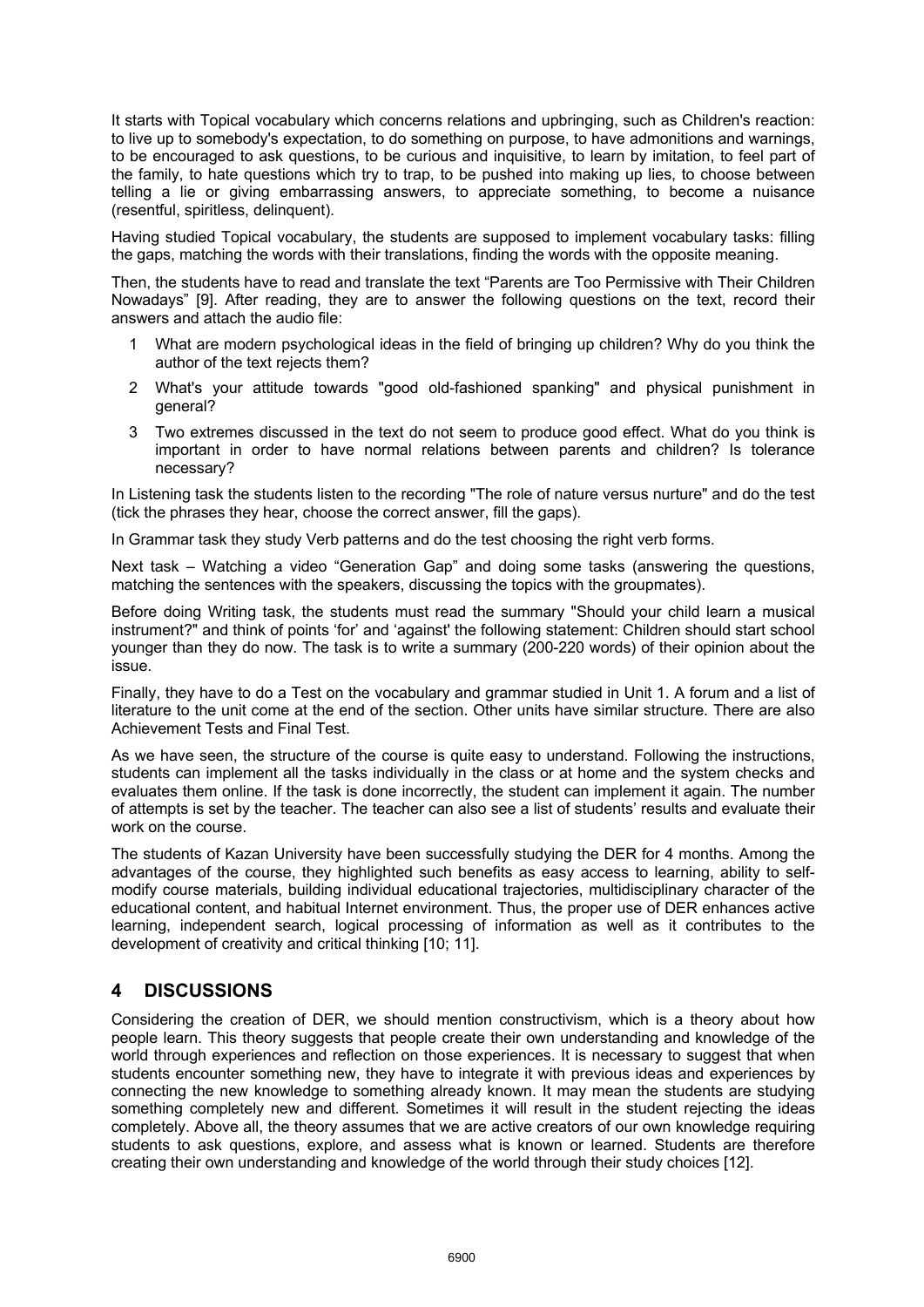Some modern researches state that there is a significant positive effect of the use of digital resources in teaching on the development of students' creative, theoretical thinking, as well as the formation of so-called operational thinking aimed at choosing optimal solutions [1]. A number of psychological studies point to the creation of opportunities for the effective formation of students' modular-reflective style of thinking when using the DER in the educational process.

Other modern scientists prove that it is the use of electronic educational resources in the educational process that allows the teacher to put into practice innovative ideas and directions of individualization and informatization of education, such as building individual educational trajectories by students, introducing the principles of a competence-based approach into the educational process, increasing the independent activity of students, etc [13].

Besides, digital technologies such as e-learning, online learning, or Web-based learning provide many advantages for distance learning [14; 15]. Digital technology can support synchronous communication between instructors and students, such as participating in a live Webinar, using technology-based instruction in the classroom, or corresponding in a course chatroom (instructor and learners spatially separated but interacting in real time). It can also support asynchronous learning, in which the interactions between a human instructor and students are separated in time (and typically also by space), as when the instructor posts a video lecture or lesson on a course learning management system or Website [3].

The researches demonstrate that recent advances in technologies for learning can offer significant benefits, but the results will depend on the alignment of goals for learning, contexts, the type of content to be learned, characteristics of learners, and the supports available for learners and instructors [16]. Decision makers responsible for investments in technology need evidence about many factors that can affect implementation of instructional technologies on a large scale. Thus, effective use of technologies in formal education and training requires careful planning for implementation that addresses factors known to affect learning. These factors include alignment of the technology with learning goals, provision of professional development and other supports for instructors and learners, and equitable access to the technology. Ongoing assessment of student learning and evaluation of implementation are critical to ensuring that a particular use of technology is optimal and to identifying needed improvements.

## **5 CONCLUSION AND RECOMMENDATIONS**

To sum up, we have identified and analyzed the most common features of digital electronic resources, their advantages and benefits and have showed the process of their creation and implementation for university students. During the empirical stage of our research a DER "Practical English language course" for students of Kazan University, majoring in Linguistics, has been designed and implemented.

The course is aimed at the formation of the competencies, consisting of the ability to speak and write and freely express one's thoughts in English, adequately using various language means.

The structure of the course is quite easy to understand. Following the instructions, students can implement all the tasks individually in the class or at home and the system checks and evaluates them online.

The students have been successfully studying the course for 4 months. Among the advantages of the course, they highlighted such benefits as easy access to learning, multidisciplinary character of the educational content, ability to self-modify course materials and habitual Internet environment.

The results of the work may be interesting to teachers, educators and e-learners who support innovations and feel free to create, collaborate, and communicate both online and offline.

#### **ACKNOWLEDGMENTS**

The work is performed according to the Russian Government Program of Competitive Growth of Kazan (Volga Region) Federal University.